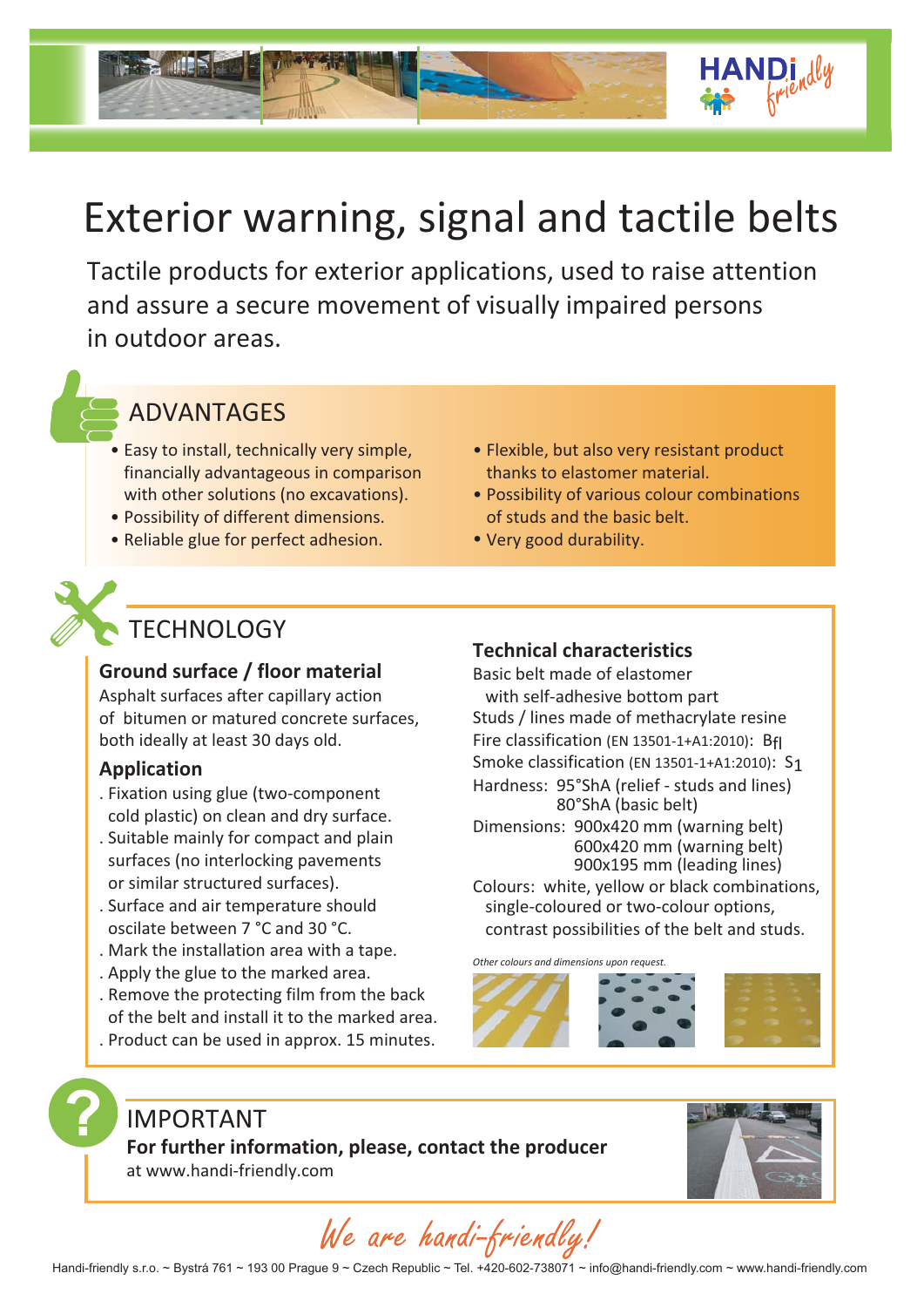## Exterior warning and signal belts

#### **Application**

The main function of exterior warning and signal belts with stud relief (points) is to warn visually impaired persons against danger areas (stairs, roads, platforms, cross-walks or other barriers). In some countries, belts with studs have both, warning and guiding functions, depending on the width of the tactile surface. In combination with guiding lines, belts can also be installed along cycle-ways.

### **Basic data**

| Thickness of basic belt  approx. 1,5 mm |  |
|-----------------------------------------|--|
|                                         |  |
|                                         |  |
|                                         |  |